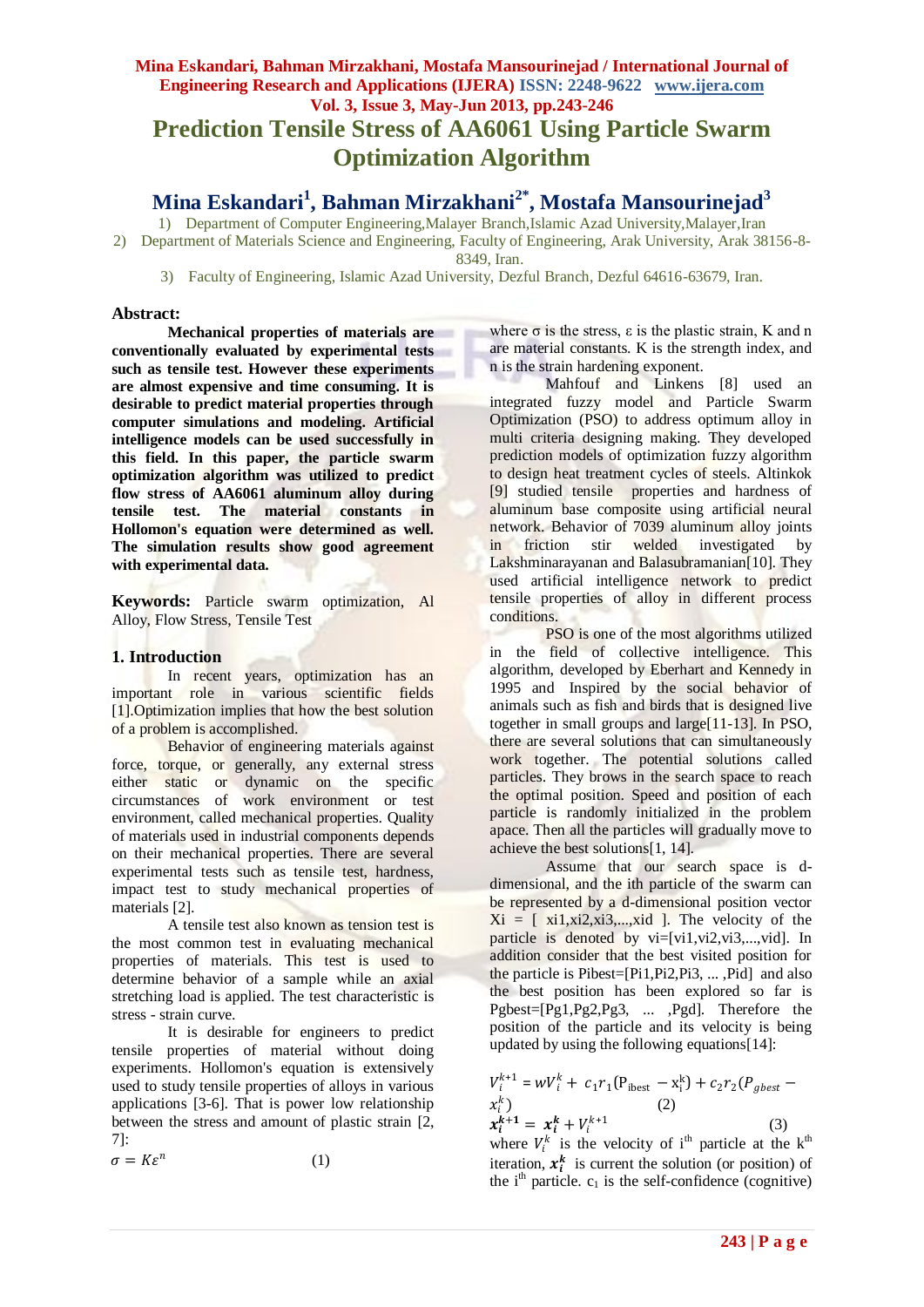# **Mina Eskandari, Bahman Mirzakhani, Mostafa Mansourinejad / International Journal of Engineering Research and Applications (IJERA) ISSN: 2248-9622 www.ijera.com Vol. 3, Issue 3, May-Jun 2013, pp.243-246**

factor and  $c_2$  is the swarm confidence (social) factor.  $r_1$  and  $r_2$  are random numbers generated uniformly between 0 and 1. w is inertia weight that control influence components of current speed on their next speed and balance the ability of the algorithm in the search is local and global search. So it is reasonable w decreases gradually. Meanwhile the first global search has to be done and gradually goes towards local search. Several methods have been proposed to determine the value of inertia weight [15, 16].

In this paper, the PSO algorithm developed to predict flow stress of 6061 aluminum alloy during tensile test. The material constants in Hollomon's equation of alloy can be obtained from this algorithm as well.

#### **2. Algorithm, Model and Experiment**

In order to improve the PSO algorithm performance, in prediction of tensile stress; a matrix for constants in Hollomon's equation was considered .In this matrix , n and K are the first and second elements respectively.

It is essential to define initially a suitable cost function for solving the problem. Three types of error criteria used in study[16]:

Sum of squares error between the output model and experimental data:

 $\frac{1}{2}$   $\sum_{i=1}^{m} (y_i - y'_i)^2$ (4)

1- The mean error between model output and measurements:

 $\frac{\sum_{i=1}^{m}|y_i-y'_i|}{m}$  $\frac{|y_i - y_i|}{m}$  (5)

2- The product of all the errors between model output and experimental values:

 $\textit{errortype}_3 = \prod_{i=1}^m |y_i - y_i'|$ (6)

In equations 1-3, m is number of particles,  $y_i$  is actual system output and  $y'_i$  is the model output. In order to validate the mode and to compare the model output white the actual data, tensile test was carried out on the AA6061 samples. The detail of material and experimental procedures has been presented in reference[17].

#### **3. Result and Discussion**

Several factors affect the on convergence speed and accuracy including population size, learning factor, inertia weight, fitness function and the type of error[14]. The influences of these factors on the speed and accuracy of PSO algorithm depends on the specific problem. In this study, different sets of these factors were implied in the program and the results were evaluated from computation time and error rate point of view. The combination of settings, which led to optimum results is presented in Table1.output of the program implementation for 40 and 56 data are shown in table2. The results show that the maximum error 1.4601833 and average error of is 0.74464.

Table 1: The optimum PSO algorithm factors

| factors             | values |
|---------------------|--------|
| Pop <sub>size</sub> | 100    |
| c <sub>1</sub>      |        |
| c <sub>2</sub>      | 3      |
| Iteration           | 300    |
| Error Type          | 2      |

Table 2: The final values obtained for the Hollomon's equation constants

| Number<br>data | <b>Best Fitness</b><br>of | Iteration |        | K(MPa)   |
|----------------|---------------------------|-----------|--------|----------|
| 40             | 0.4096                    | 204       | 0.1178 | 370.3072 |
| 56             | 0.4433                    | 167       | 0.1154 | 367.3247 |

Fig.1 shows the average and the best value of cost function to obtain materials constants in Hollomon's equation. As illustrated in this figure, the cost function value decreases when the number of iteration increases. After 50 iterations it remains nearly constant. When the iteration reaches to 204, the best value of cost function is achieved.

In fig.2, the difference between the stress values obtained from model and measurements is demonstrated. In this figure, the data obtained according to error type2 in Eq.5. The fig.2 shows that for a small plastic strain, the contrast between the model output and actual values is more sensible. While deformation proceeds, the magnitude of difference becomes negligible.

The difference between the data predicted by the model and experimental data is shown in Fig.3. It is clear that a good agreement between the model output and actual value has been obtained. For strain value less than 0.025, the predicted curve deviates from experimental data. This is due to that this part of curve is reprehensive of onset of plastic deformation and material behavior transfers from elastic to plastic deformation. It has to be mentioned that Hollomon's equation is merely applicable for uniform plastic deformation of material.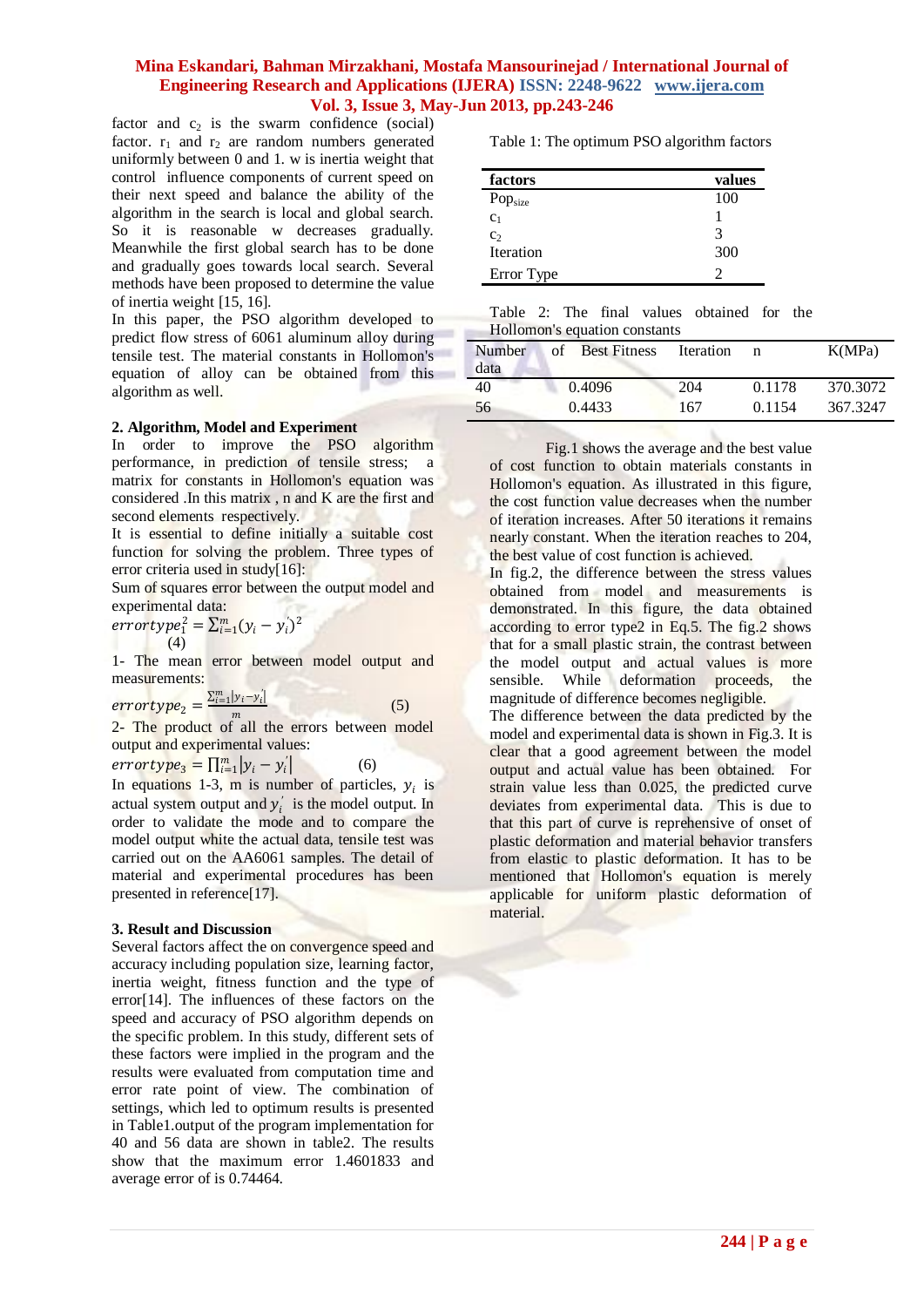# **Mina Eskandari, Bahman Mirzakhani, Mostafa Mansourinejad / International Journal of Engineering Research and Applications (IJERA) ISSN: 2248-9622 www.ijera.com Vol. 3, Issue 3, May-Jun 2013, pp.243-246**

÷

u



Fig. 4 compares the stress-strain curves for various error types and experimental data. It is clear that all error types predict the same result and have a good agreement with practical curve. In addition, the material constants in Hollomon's equation are identical in different error types; however the cost functions are different as presented in table3.





Fig. 2: The difference between the theoretical stress values and experimental stress for error type  $\mathcal{D}$ 



Fig. 3: Comparison of the stress - strain obtained from the model and experimental data



Fig. 4: stress-strain curve obtain for various error type

| Table 3: Material constants in Hollomon's equation |  |  |  |
|----------------------------------------------------|--|--|--|
| and cost functions for different error types       |  |  |  |

| Error<br>type         | n      | K(MPa)   | value<br>of<br>best<br>cost function |
|-----------------------|--------|----------|--------------------------------------|
|                       | 0.1178 | 370.3072 | 16.3837                              |
| $\mathcal{D}_{\cdot}$ | 0.1178 | 370,3072 | 0.4096                               |
| $\mathcal{R}$         | 0.1172 | 369,5283 | 9.1417e-065                          |

## **4. Conclusion**

The PSO algorithm developed to predict tensile Stress of 606 a1uminum alloy. The optimum material constants in Hollomon's equation; i.e n=  $0.1178$  and K = 370.3072MPa obtained. Choosing a suitable choice operator of population size, inertia weight and learning factors lead to valuable result with minimal cost. Finally, the particle swarm optimization algorithm has a good potential to use in mechanical and materials engineering problems. The comparison of stress data of model with experimental results indicated a good agreement.

# **References**